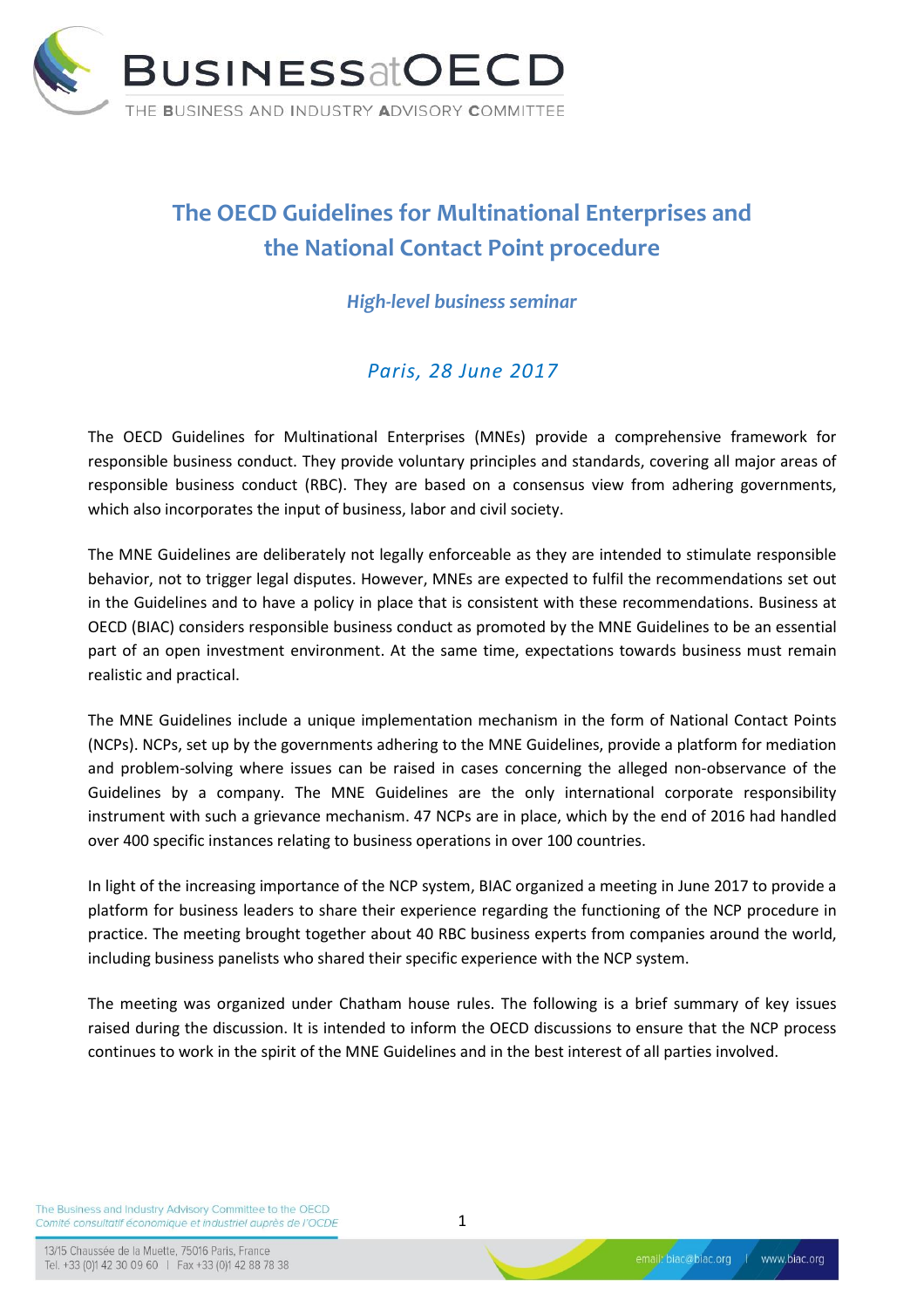

## **Key outcomes**

Participants generally felt that if the NCP system is used in the spirit of the OECD MNE Guidelines, which underline that they "provide a mediation and conciliation platform for resolving practical issues that may arise," and if the mediation procedure is based on a constructive approach where all parties engage in good faith, it has a clear potential to provide added value to all stakeholders involved.

- $\triangleright$  As companies are struggling to keep track of different national and international initiatives, there is a clear advantage to have one generally recognized system in place. There is therefore a case for making the NCP system work effectively in the spirit of the Guidelines to help avoid a proliferation of different initiatives.
- $\triangleright$  If the NCP is efficient and has the necessary mediation skills and if all parties stick to the procedural guidelines, the process can provide an important platform for identifying a forward-looking solution to a specific instance and can lead to constructive dialogue and engagement.
- $\triangleright$  In addition, the NCP procedure can lead to a longer-term dialogue with key stakeholders, beyond the conclusion of a specific instance, thus providing a basis for longer-term communication and engagement.
- $\triangleright$  The dialogue facilitated in the context of an NCP procedure also has the potential to help enhance internal changes in the business culture by encouraging more coherence and long-term cooperation.
- $\triangleright$  The procedure is relatively quick, and less expensive for companies than litigation.

Despite the fact that the NCP process has in a number of cases led to a successful procedure and outcome, the experience with the process has not been unambiguously positive. The concerns expressed relate among others to the following issues:

- $\triangleright$  The visibility and understanding of the MNE Guidelines and the NCP process is still insufficient, underlining the importance of adequate communication to raise the visibility of the Guidelines and to encourage a common understanding of the specific instance procedure.
- $\triangleright$  The quality of NCPs and their ability to mediate still varies largely across adhering countries, which is not conducive to creating a level playing field. Capacity building of NCPs is therefore important, focusing in particular on those lagging behind.
- $\triangleright$  An immediate consequence of this unlevel playing field among NCPs is forum shopping, where notifiers approach the NCPs which are most active rather than approaching the NCP which is closest to the issue identified.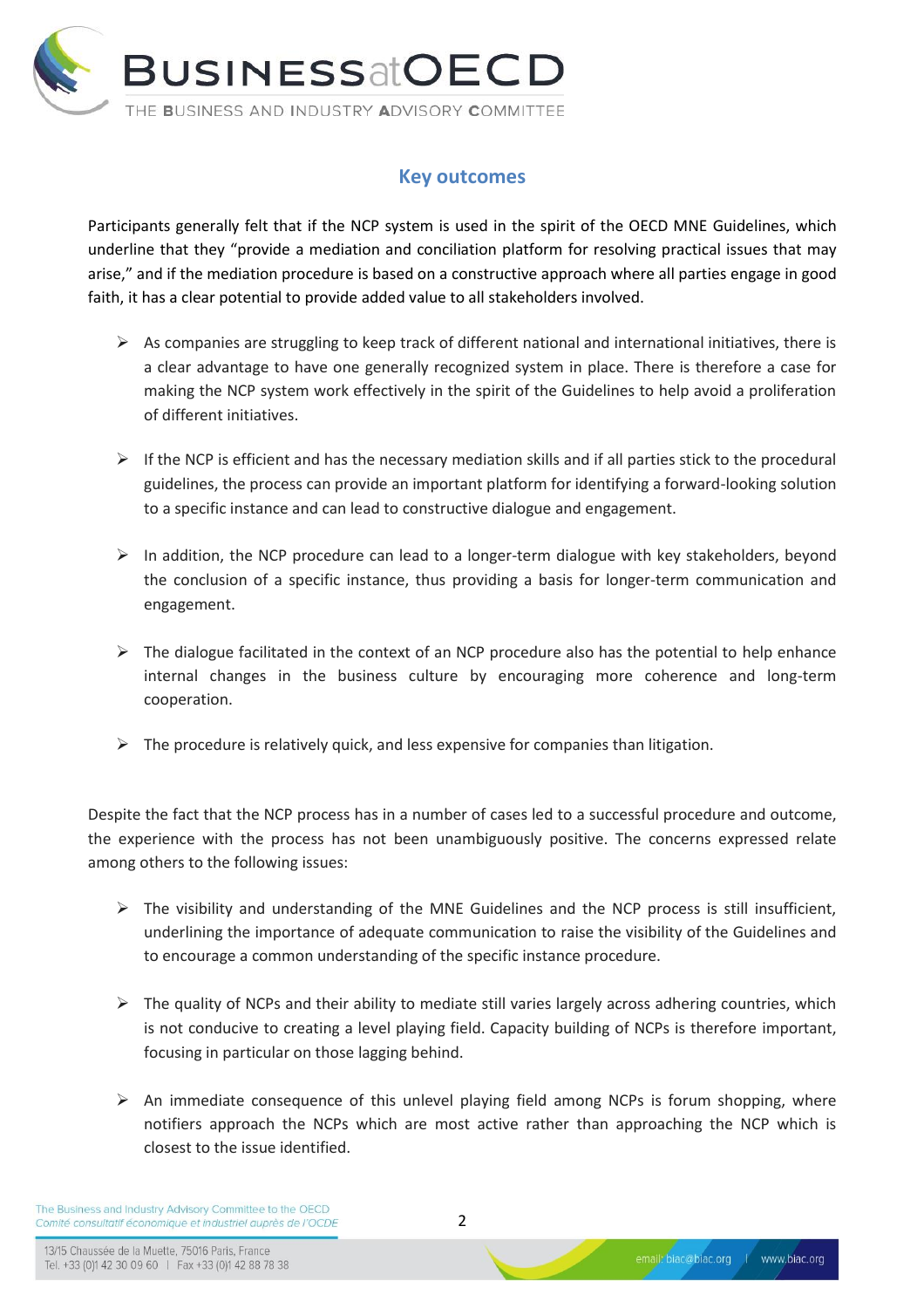

## **BUSINESSatOECD**

THE BUSINESS AND INDUSTRY ADVISORY COMMITTEE

- $\triangleright$  Notifiers sometimes bring up a specific instance to target an MNE to use its leverage rather than targeting the company that has caused the adverse impact even if this company is located in a country which is adhering to the MNE Guidelines.
- $\triangleright$  While the objective is clearly to achieve a forward-looking solution, some notifiers take the approach to look backwards towards punishing the company. The difference between litigation and a mediation procedure is often not yet well understood.
- $\triangleright$  Some parties in the procedure use the mediation for political purposes or for campaigning against companies, for example around the filing of the specific instance. This is against the spirit of the MNE Guidelines and is counter-productive for constructive engagement of companies. Active campaigning in relation to the NCP process is not conducive to an atmosphere of trust and engagement, which is needed for effective mediation.
- $\triangleright$  In some cases, governments have asked NCPs to provide assessments without requiring a notifier. It is important to focus on the original objective of the NCP.
- $\triangleright$  The initiation of an NCP procedure is in some cases presented as proof that there has been disrespect by the company of the MNE Guidelines. On the contrary, BIAC believes that companies should be *positively recognized* for engaging in mediation.
- $\triangleright$  It is counterproductive to burden the NCP procedure with additional requirements, such as asking companies to cover the costs of the mediation procedure, which is not compatible with the spirit of the system and would raise questions concerning impartiality.
- $\triangleright$  Increasing efforts to link the NCP procedure to « sanctions » risk changing the nature of the procedure. The initiation of a specific instance should in no case be linked to any economic consequences.
- $\triangleright$  Some specific instances can create specific challenges if they relate to an incidence that is relatively old, which puts additional burden on companies providing the necessary background information.
- $\triangleright$  The role of the media was in some cases not helpful in ensuring a correct understanding of the NCP process.

Considering the various challenges and opportunities, a number of suggestions were offered:

- $\triangleright$  In light of the major differences between the functioning of NCPs in adhering countries, capacity building is important to ensure quality mediation and a level playing field across adhering countries. This should go hand in hand with continuing outreach to major non-adhering countries.
- $\triangleright$  There needs to be a clear understanding of the difference between litigation and a CSR process. The OECD and NCPs should ensure that it is clearly understood that the purpose of the NCP procedure is to help parties to work constructively on the basis of facts and trust towards a future-